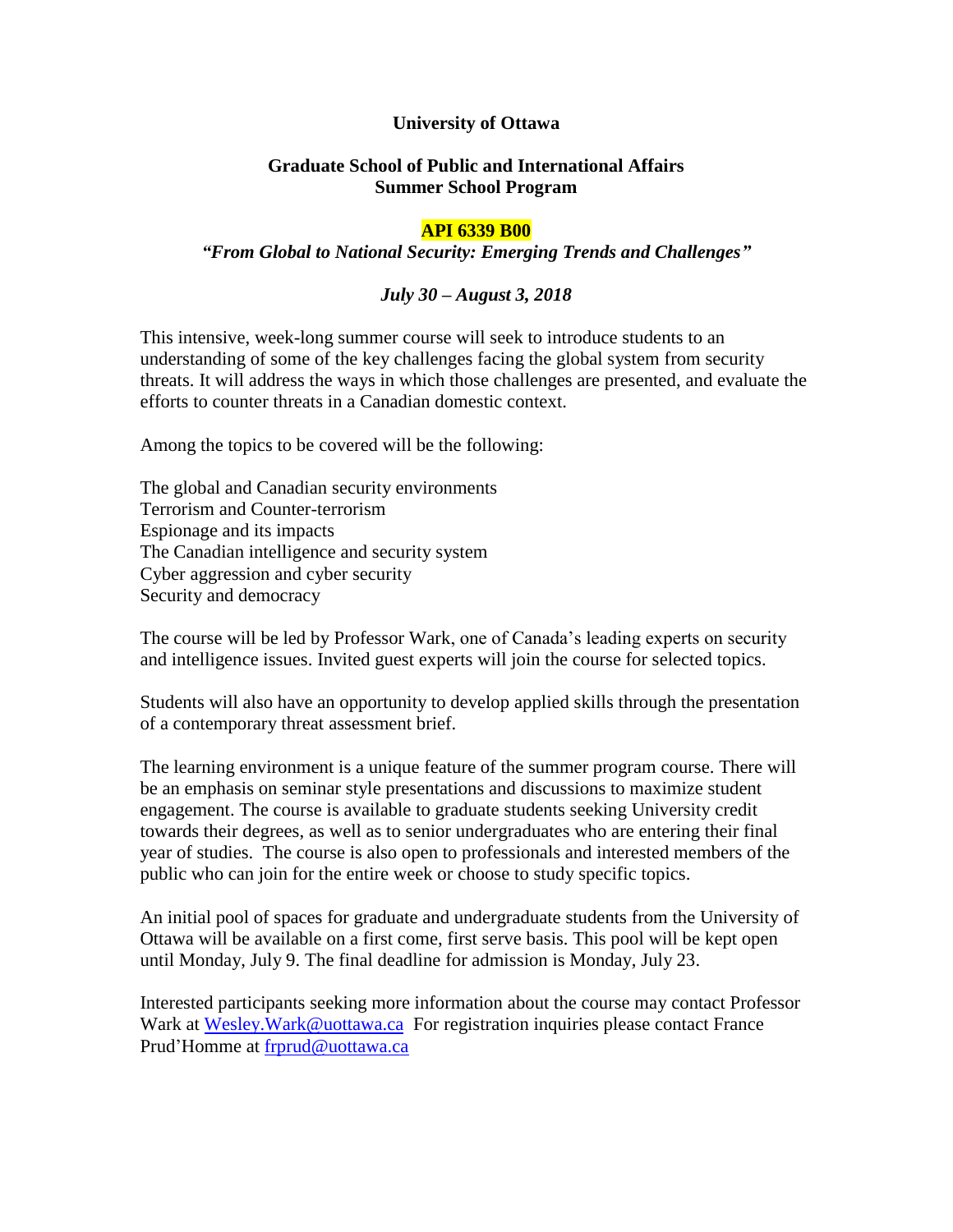# **University of Ottawa Graduate School of Public and International Affairs Summer School Program**

# Capstone Seminar **API6339 J00**

# *Introduction to the Modern Middle East*

# **August 13-17, 2018**

The Middle East is one of the key regions of the world, and a source of much of its instability today. How did this part of the world come to be so integral to the stability of the planet, and so deeply in flux?

This intensive Capstone course will give students a comprehensive introduction to the modern Middle East. It will provide the necessary historical background for students to be able to understand where today's crises and problems come from, as well as an understanding of the key social, political and economic drivers of the Middle East today.

Among topics to be covered will be the following:

The history, geography and peoples of the Middle East The emergence of the Middle East state system The Arab-Israeli dispute and its impact on the region and the world The economic and social structure of the Middle East The Iranian Revolution The emergence of radical Islam and the Arab Spring The emerging Middle East (the "Sunni/Shi'a" split; the Israel-Saudi-Iran triangle; the evolving social and political order).

The course will be led by Professor Peter Jones, one of Canada's leading experts on the region, and a former official who has been deeply involved in regional negotiations. Invited experts will also join the course for selected topics.

The course will be structured as a seminar, with emphasis on discussions and inter-active assignments. The course is available to graduate students seeking University credit towards their degrees, as well as to senior undergraduates who are entering their final year of studies. The course is also open to professionals and interested members of the public who can join for the entire week or choose to study specific topics.

An initial pool of spaces for graduate and undergraduate students from the University of Ottawa will be available on a first come, first serve basis. This pool will be kept open until July x. The final deadline for admission is July xx.